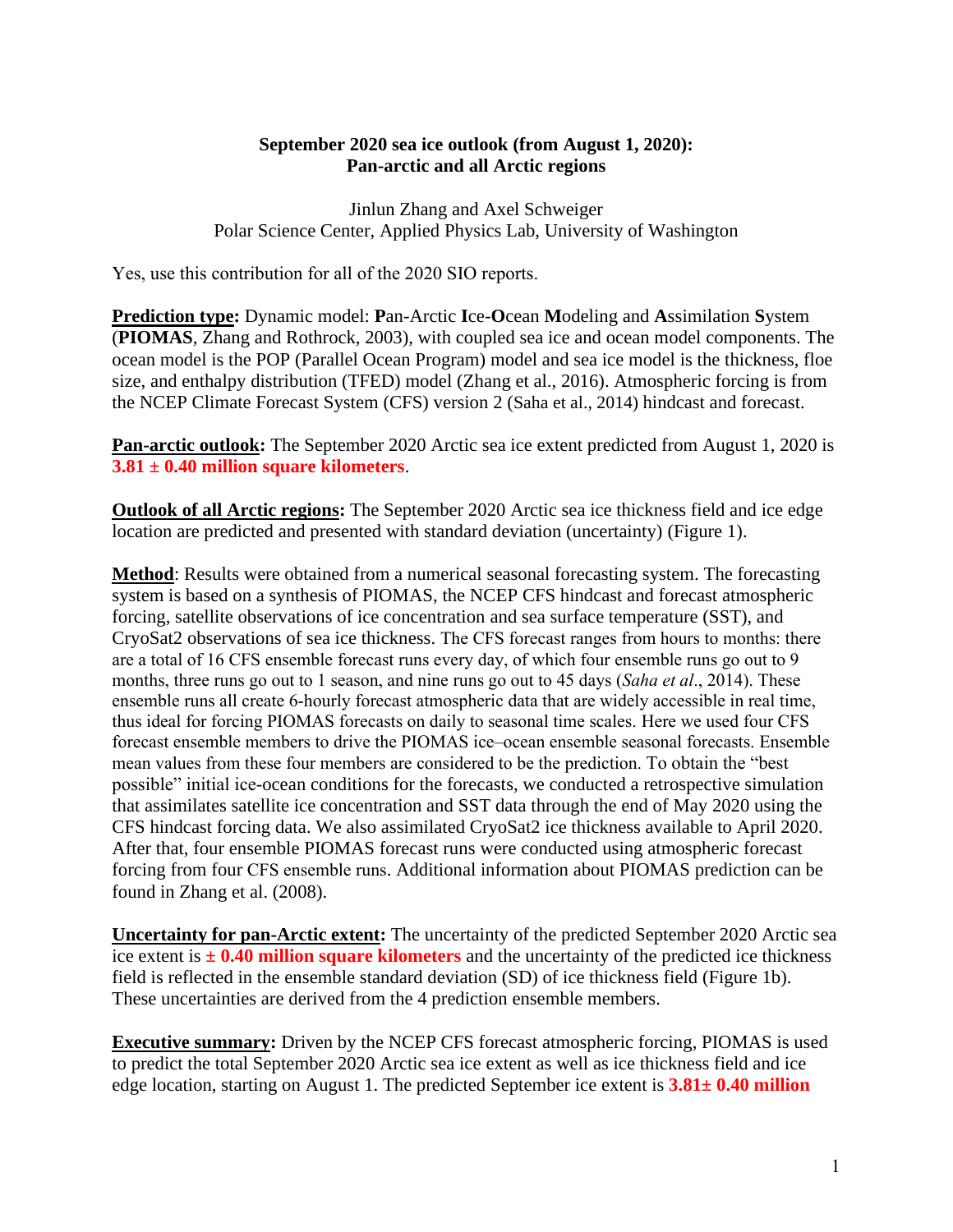**square kilometers**. The predicted ice thickness fields and ice edge locations for September 2020 are also presented.

## **Data used:**

NCEP CFS hindcast and forecast atmospheric data for forcing.

Satellite sea ice concentration data (NASA team) and SST and CryoSat2 sea ice thickness up to 4/2020 for data assimilation.



**Figure 1**. (a) Predicted Arctic September 2020 sea ice thickness and edge location (from ensemble mean), and (b) ensemble standard deviation (SD) of ice thickness which shows the uncertainty of the prediction. The white line represents the satellite-observed September 2019 ice edge defined as the line of 0.15 ice concentration, while the black line is the model predicted September 2020 ice edge.

## **References**:

Saha, S., and others, The NCEP climate forecast system version 2, *J. Climate, 27*, 2185–2208, 2014.

Zhang, J., and D.A. Rothrock: Modeling global sea ice with a thickness and enthalpy distribution [model in generalized curvilinear coordinates,](http://psc.apl.washington.edu/zhang/Pubs/POIM.pdf) *Mon. Wea. Rev*., *131(5)*, 681–697, 2003.

Zhang, J., M. Steele, R.W. Lindsay, A. Schweiger, and J. Morison, [Ensemble one-year](http://psc.apl.washington.edu/zhang/Pubs/Zhang_etal2008GL033244.pdf)  [predictions of arctic sea ice for the spring and summer of 2008.](http://psc.apl.washington.edu/zhang/Pubs/Zhang_etal2008GL033244.pdf) *Geophys. Res. Lett.*, *35*, L08502, doi:10.1029/2008GL033244, 2008.